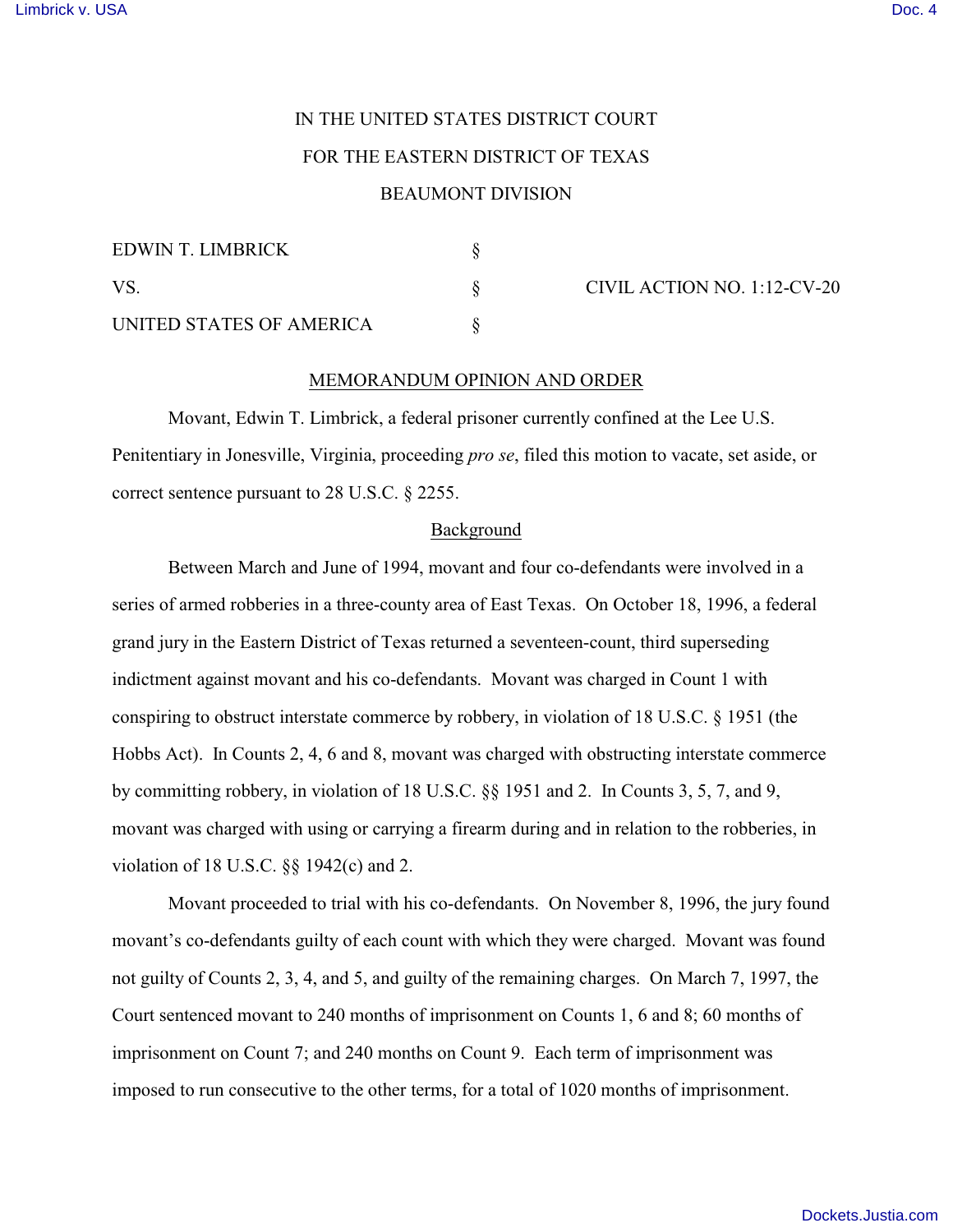Movant appealed the judgment. On September 21, 1998, a panel of the United States Court of Appeals for the Fifth Circuit affirmed the convictions and sentences. The Fifth Circuit granted rehearing en banc and vacated the panel opinion. On June 21, 1999, an evenly divided en banc Court affirmed the convictions and sentences. Movant's petition for writ of certiorari was denied on May 30, 2000.

#### Discussion

Movant filed the present motion to vacate, set aside, or correct sentence on December 12,

2011. In this motion, movant argues the following points of error:

1. The statues under which movant was convicted are facially void for vagueness as applied to movant's conduct;

2. The statues under which movant was convicted violate "jeopardy due process" as applied to movant; and

3. The statues under which movant was convicted violate the Tenth Amendment as applied to movant.

Under 28 U.S.C. § 2255,

[a] second or successive motion must be certified as provided in Section 2244 by a panel of the appropriate court of appeals to contain –

> (1) newly discovered evidence that, if proven and viewed in light of the evidence as a whole, would be sufficient to establish by clear and convincing evidence that no reasonable factfinder would have found the movant guilty of the offense;

> (2) a new rule of constitutional law, made retroactive to cases on collateral review by the Supreme Court was previously unavailable.

Section 2244(b)(3)(A), in turn, provides "[b]efore a second or successive application

permitted by this section is filed in the district court, the applicant shall move in the appropriate

court of appeals for an order authorizing the district court to consider the application." Both

§ 2255 and § 2244(b)(3)(A) contemplate that a § 2255 movant seek certification from the Fifth

Circuit Court of Appeals for the filing of a second or successive § 2255 motion before the motion

is actually filed in the District Court. *See In re Tatum*, 233 F.3d 857, 858 (5th Cir. 2000)